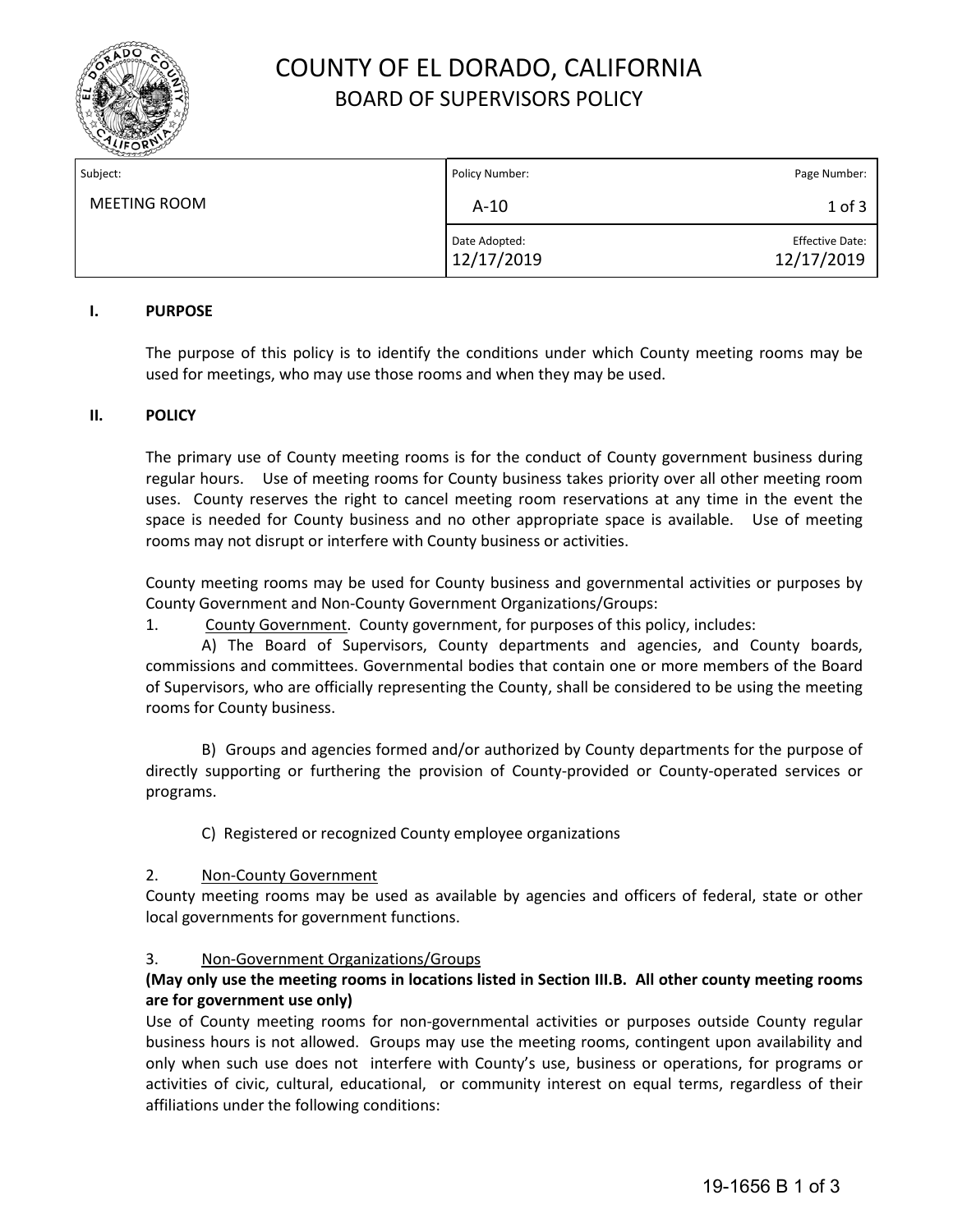

# COUNTY OF EL DORADO, CALIFORNIA BOARD OF SUPERVISORS POLICY

| Subject:     | Policy Number:              | Page Number:                         |
|--------------|-----------------------------|--------------------------------------|
| MEETING ROOM | $A-10$                      | $2$ of $3$                           |
|              | Date Adopted:<br>12/17/2019 | <b>Effective Date:</b><br>12/17/2019 |

A) Use of the meeting room must be for a non-commercial purpose, open to the public for which no admission fee is charged and during which no soliciting, fundraising, or selling is done, unless such funds are used to directly support a County-provided or County-operated program or service (e.g. Friends of the Library may use meeting rooms in libraries for fundraising activities that benefit the Library, including book sales.) County may ask for verification that an organization is non-commercial.

B) Use of the County's property is only for lawful purposes and in compliance with all applicable laws, regulations, or ordinances. Attendance will be limited to fire code regulations at each location. Prohibited Uses:

- Political activities, rallies or campaigns advocating or opposing specific ballot issues or candidates
- Commercial use, including business meetings, informational events related to commercial business activities intended to attract future customers, and private tutoring.
- Activities likely to disturb or interfere with regular County functions
- Any unlawful purpose

C) A Meeting Room Application and Agreement is required. The Meeting Room Application and Agreement will be reviewed by the department for compliance with this policy before reserving the room. Meeting Room Rules will be developed by the Department with responsibility for scheduling.

D) The meeting room applicant must be age 18 or older and must be present the entire time the organization is using the meeting room and responsible for supervision of the organization, including children.

E) Publicity for a meeting to be held in a meeting room must clearly identify the sponsoring group. Groups must not imply endorsement of the County. Groups must provide contact information and may not use the County Department contact information in their publicity. No group may use the name of El Dorado County in their publicity, except as part of the address, unless the County agrees in writing to co-sponsor the event/meeting. Unless the County is a co-sponsor, publicity for events must contain this statement: "El Dorado County is not a sponsor, nor does it endorse any practices or points of views of the sponsors of this program."

F) County reserves the right to cancel meeting room reservations at any time if the meeting room is needed for County business and no other space is available.